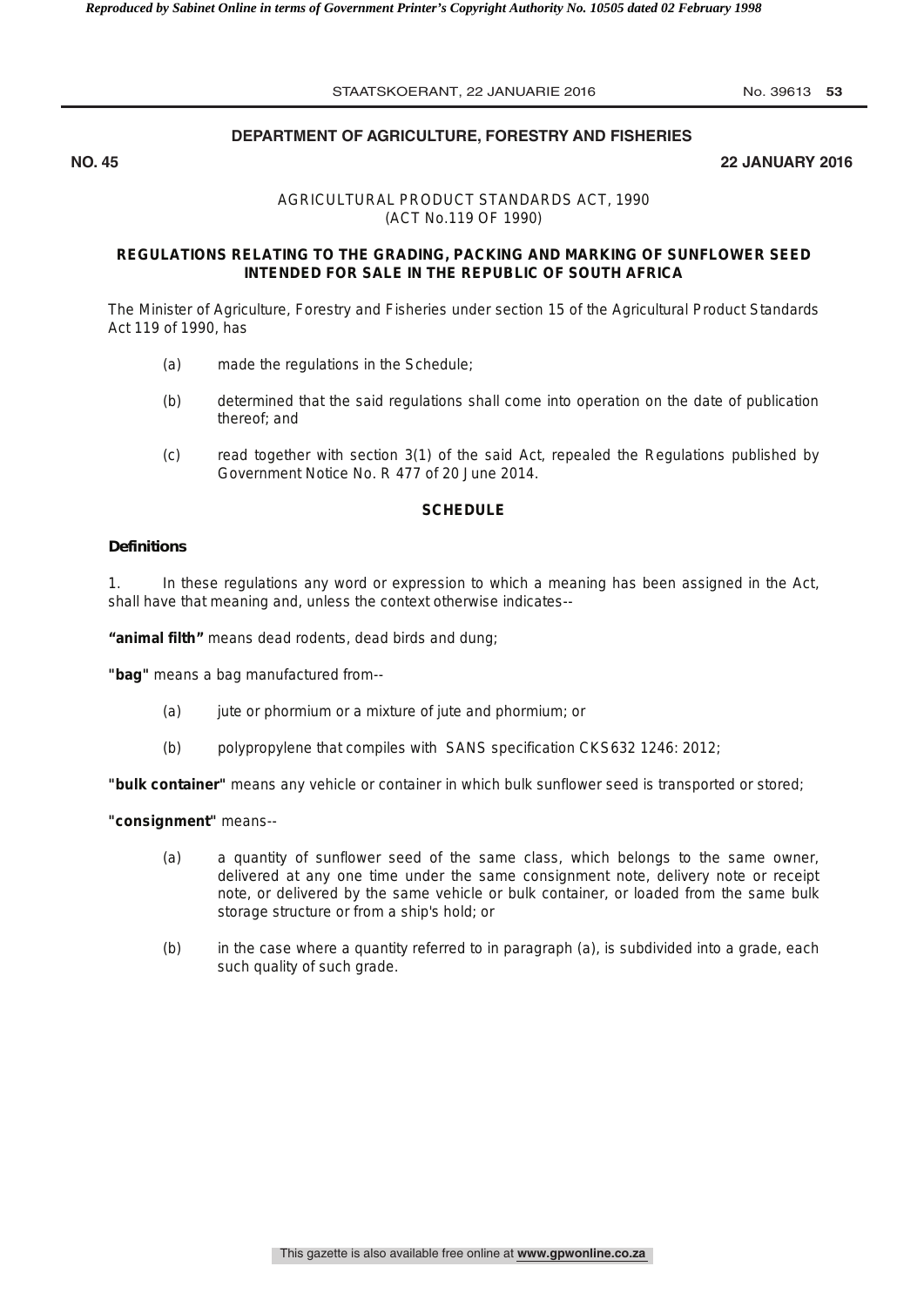### **54** No. 39613 GOVERNMENT GAZETTE, 22 JANUARY 2016

**"container"** means a bag or a bulk container;

**"damaged sunflower seed"** means sunflower seed or portion thereof which is visibly discoloured as a result of external heat or heating due to internal fermentation;

## **"foreign matter"** means--

- (a) loose and empty shells above the sieve that occur in the consignment concerned; and
- (b) all matter other than sunflower seed and the achene of sunflower seed above the standard sieve. Coal, dung, glass and metal shall not be present in the consignment at all.
- **"insect"** means any live grain insect that is injurious to stored sunflower seed as well as other grain, irrespective of the stage of development of that insect;
- **"poisonous seeds"** mean seeds or part of seeds of plant species that in terms of the Foodstuffs Cosmetics and Disinfectants Act 64 of 1972, may represent a hazard to human or animal health when consumed, including seeds of *Argemone mexicana L, Convolvulus spp., Crotalaria spp., Datura spp., Ipomoea spp., Lolium temulentum, Ricinus communis or Xanthium spp;*
- **"sclerotia"** means hard masses of fungal tissue produced by fungus *Sclerotinia sclerotioru*m. The sclerotia vary in size and form and consist of a dark black exterior, a white interior and a rough surface texture;

**"screenings"** means all material that passes through a standard sieve;

**"standard sieve"** means a slotted sieve--

- (a) with a flat bottom of metal sheet of 1,0 mm thickness with apertures 12.7 mm long and 1.8 mm wide with rounded ends  $(\pm 0.03 \text{ mm})$ . The spacing between the slots in the same row must be 2.43 mm wide and the spacing between the rows of slots must be 2.0 mm wide. The slots must be alternately oriented with a slot always opposite the solid inter segment of the next row of slots;
- (b) of which the upper surface of the sieve is smooth;
- (c) with a round frame of suitable material with an inner diameter of at least 300 mm and at least 50 mm high; and
- (d) that fits onto a tray with a solid bottom and must be at least 20 mm above bottom of the tray.

**"sunflower seed"** means the seed of the plant species of *Helianthus annuus (L); and* 

**"the Act"** means the Agricultural Product Standards Act 119 of 1990.

## *Restrictions on sale of sunflower seed*

- 2. (1) No person shall sell sunflower seed in the Republic of South Africa--
	- (a) unless the sunflower seed are sold according to the classes set out in regulation 3;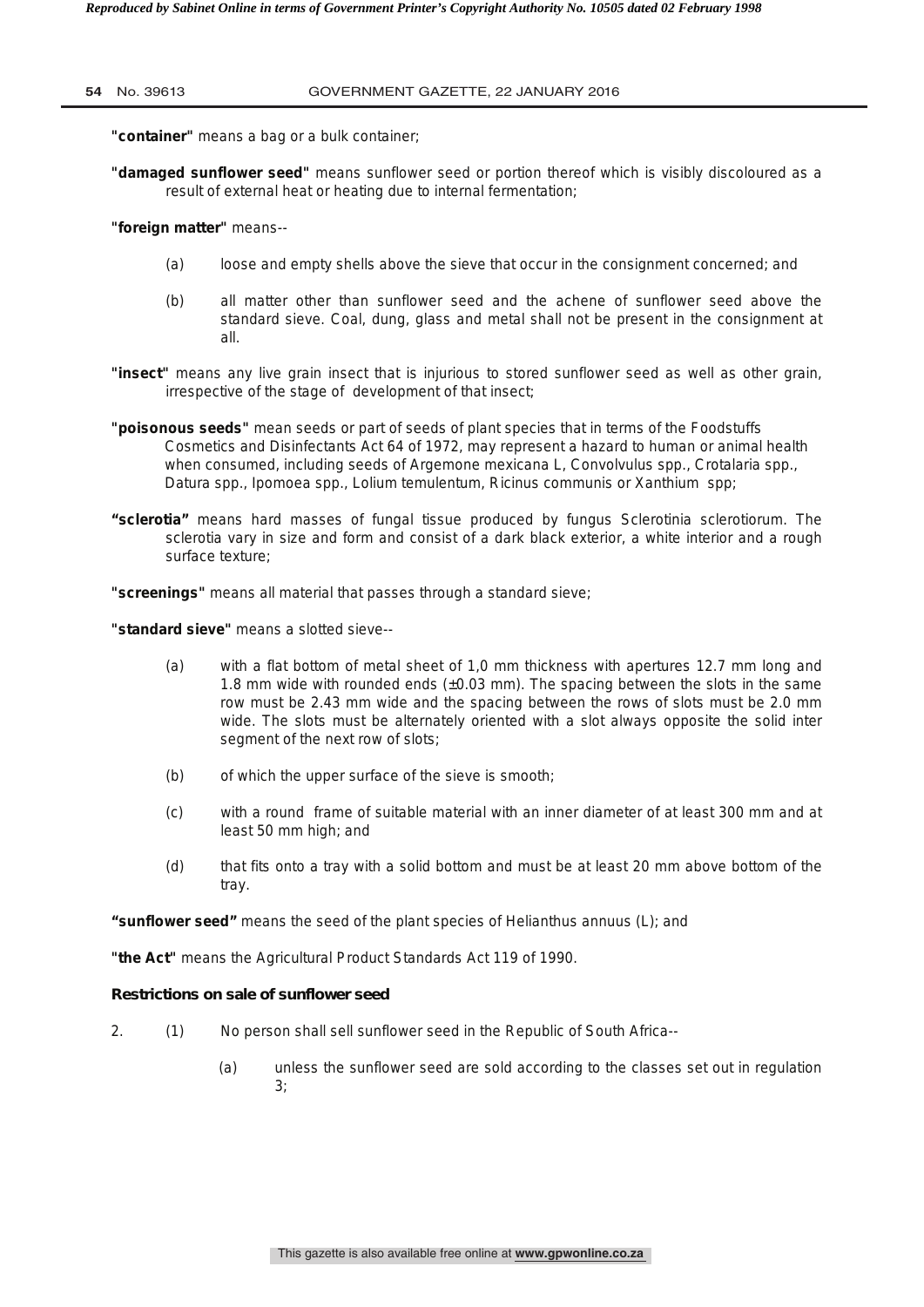- (b) unless the sunflower seed comply with the standards for the classes concerned set out in regulation 4;
- (c) unless the sunflower seed, where applicable, comply with the grades of sunflower seed and the standards for grades set out in regulation 5 and 6 respectively;
- (d) unless the sunflower seed are packed in accordance with the packing requirements set out in regulation 7;
- (e) unless the container or sale documents, as the case may be, are marked in accordance with the marking requirements set out in regulation 8; and
- (f) if such sunflower seed contains a substance that renders it unfit for human or animal consumption or for processing into or utilisation thereof as food or feed.

(2) The Executive Officer may grant written exemption, entirely or partially, to any person on such conditions as he or she may deem necessary, from the provisions of sub-regulation (1): Provided that such exemption is done in terms of section 3(1) (c) of the Act.

## **PART I**

## **QUALITY STANDARDS**

## *Classes of sunflower seed*

3. Sunflower seed shall be classified as--

- (a) Class FH;
- (b) Class FS; and
- (c) Class Other Sunflower Seed.

## *Standards for classes of sunflower seed*

- 4. (1) A consignment of sunflower seed shall --
	- (a) be free from a musty, sour, khaki bush or other undesired odour;
	- (b) be free from any substance that renders it unsuitable for human or animal consumption or for processing into or utilisation as food or feed;
	- (c) not contain more poisonous seeds than permitted in terms of the Foodstuffs, Cosmetics and Disinfectants Act 54 of 1972;
	- (d) shall be free from stones, glass, metal, coal or dung;
	- (e) with the exception of Class Other Sunflower seed, be free from insects;
	- (f) with the exception of Class Other Sunflower seed, have a moisture content of not more than 10 percent; and
	- (g) be free from animal filth.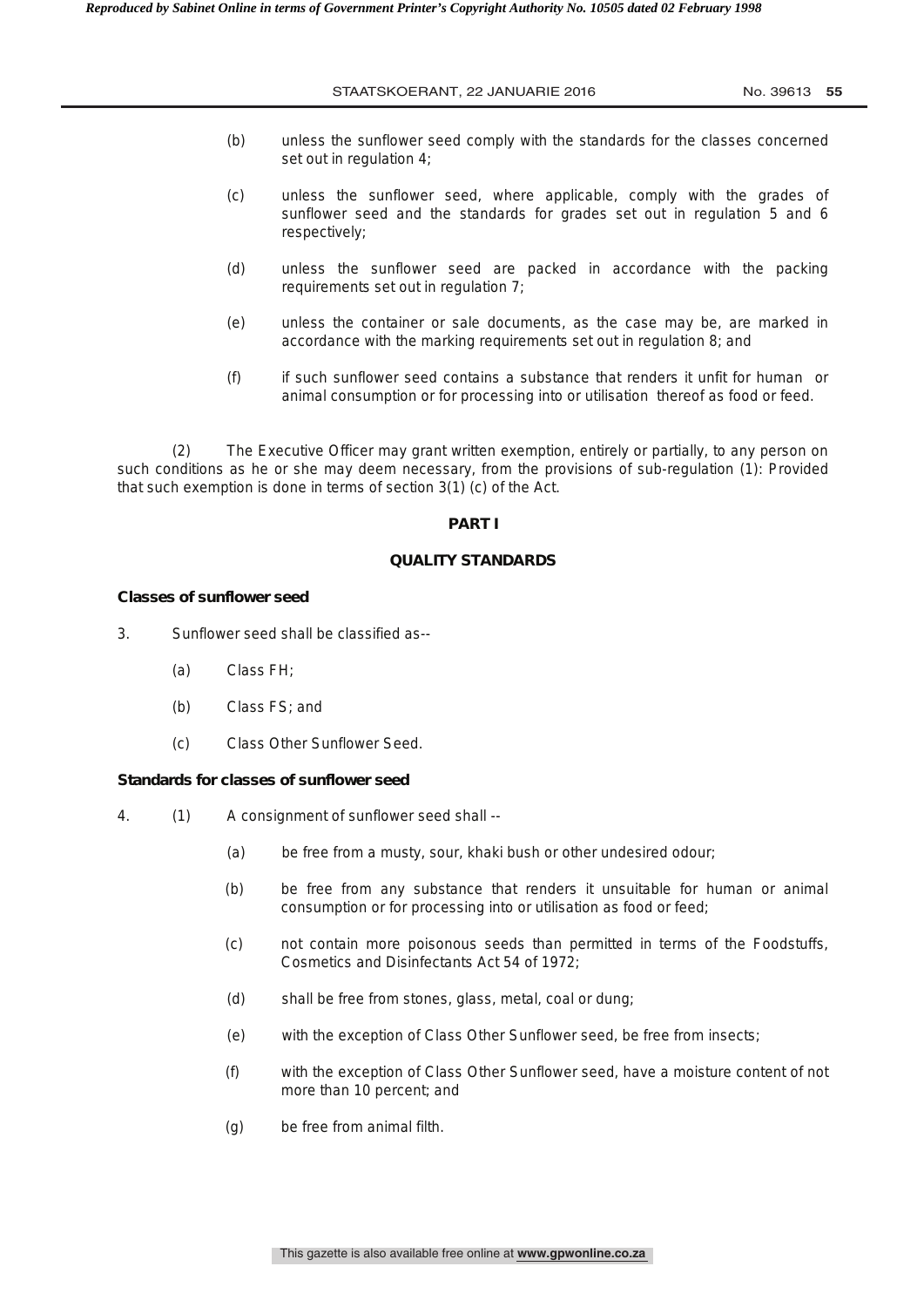## **56** No. 39613 GOVERNMENT GAZETTE, 22 JANUARY 2016

- (2) A consignment of sunflower seed shall be classified as --
	- (a) Class FH if it--
		- (i) consist of at least 80 percent (m/m) sunflower seed of a cultivar with a high oil content; and
		- (ii) complies with the standard for Grade 1 set out in regulation 6.
	- (b) Class FS if it--
		- (i) consist of at least 80 percent  $(m/m)$  sunflower seed of a cultivar with a low oil content; and
		- (ii) complies with the standards for Grade 1 set out in regulation 6.
	- (c) Class Other Sunflower Seed if it does not comply with the requirements for Class FH or Class FS.

# *Grades for sunflower seed*

- 5. (1) There is only one grade for the Classes FH and FS Sunflower Seed, namely Grade 1.
	- (2) No grades are determined for Class Other Sunflower seed.

# *Standards for grades of sunflower seed*

6. A consignment of Grade 1 sunflower seed shall be graded as Grade 1 if the nature of deviation, specified in column 1 of Table 1 of the Annexure, in that consignment does not exceed the percentage specified in column 2 of the said table opposite the deviation concerned.

## **PART II**

# **PACKING AND MARKING REQUIREMENTS**

## *Packing requirements*

7. Sunflower seed of different classes and grades shall be packed in different containers or stored separately.

# *Marking requirements*

8. Every container or the accompanying sale documents of a sunflower seed shall be marked or endorsed with the class and, where applicable, the grade of the sunflower seed.

# **PART III**

## **SAMPLING**

# *Obtaining a sample*

9. (1) A representative sample of a consignment of sunflower seed shall--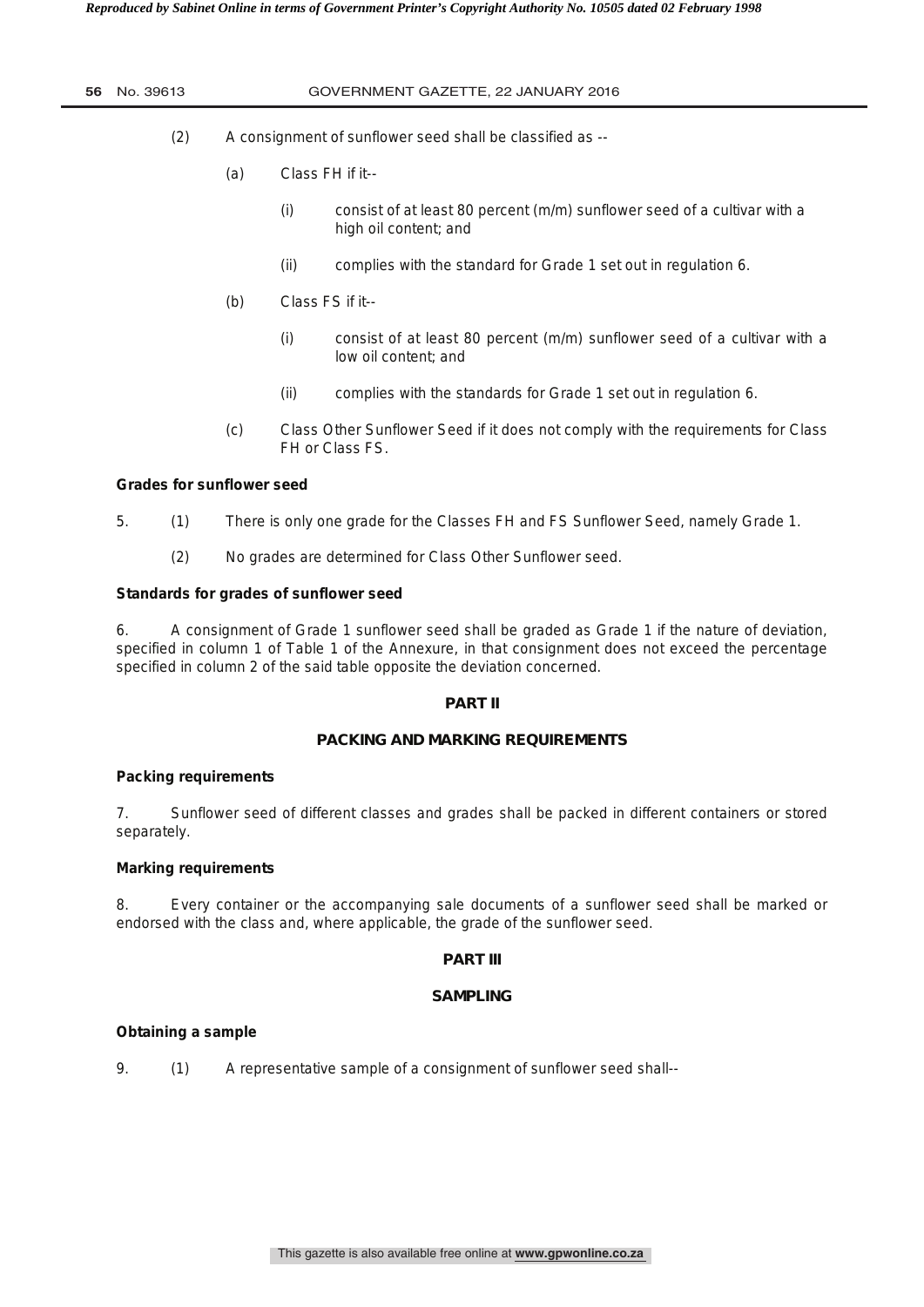- (a) in the case of sunflower seed delivered in bags and subject to regulation 10, be obtained by sampling at least 10 percent of the bags, chosen from that consignment at random, with a bag probe: Provided that at least 25 bags in a consignment shall be sampled and where a consignment consists of less than 25 bags, all the bags in that consignment shall be sampled; and
- (b) in the case of sunflower seed delivered in bulk and subject to regulation 10, be obtained by sampling that consignment throughout the whole depth of the layer, in at least six different places, chosen at random in that bulk quantity, with a bulk sampling apparatus.
- (2) The collective sample obtained in sub-regulation (1) (a) or (b) shall--
	- (a) have a total mass of at least 5 kg; and
	- (b) be thoroughly mixed by means of dividing before further examination.

 $(3)$  If it is suspected that the sample referred to in sub regulation  $(1)(a)$  is not representative of that consignment, an additional five percent of the remaining bags, chosen from that consignment at random, shall be emptied into a suitable bulk container and sampled in the manner contemplated in sub regulation(1)(b).

(4) If it is suspected that the sample referred to in sub-regulation (1) (b) is not representative of that consignment, an additional representative sample shall be obtained by using an alternative sampling pattern, apparatus or method.

A sample taken in terms of these regulations shall be deemed to be representative of the consignment from which it was taken.

## *Sampling if contents differ*

10. (1) If, after an examination of the sunflower seed taken from different bags in a consignment in terms of regulation 9(1), it appears that the contents of those bags differ substantially--

- (a) the bags concerned shall be separated from each other;
- (b) all the bags in the consignment concerned shall be sampled in order to do such separation; and
- (c) each group of bags with similar contents in that consignment shall for the purpose of these regulations be deemed to be separate consignment.

(2) If, after the discharge of a consignment of sunflower seed in bulk has commenced, it is suspected that the consignment could be of a class or grade other than that determined by means of the initial sampling, the discharge shall immediately be stopped and that part of the consignment remaining in the bulk container, as well as the sunflower seed already in the collecting tray, shall be sampled anew with a bulk sampling apparatus or by catching at least 20 samples at regular intervals throughout the whole off loading period with a suitable container from the stream of sunflower seed that is flowing in bulk.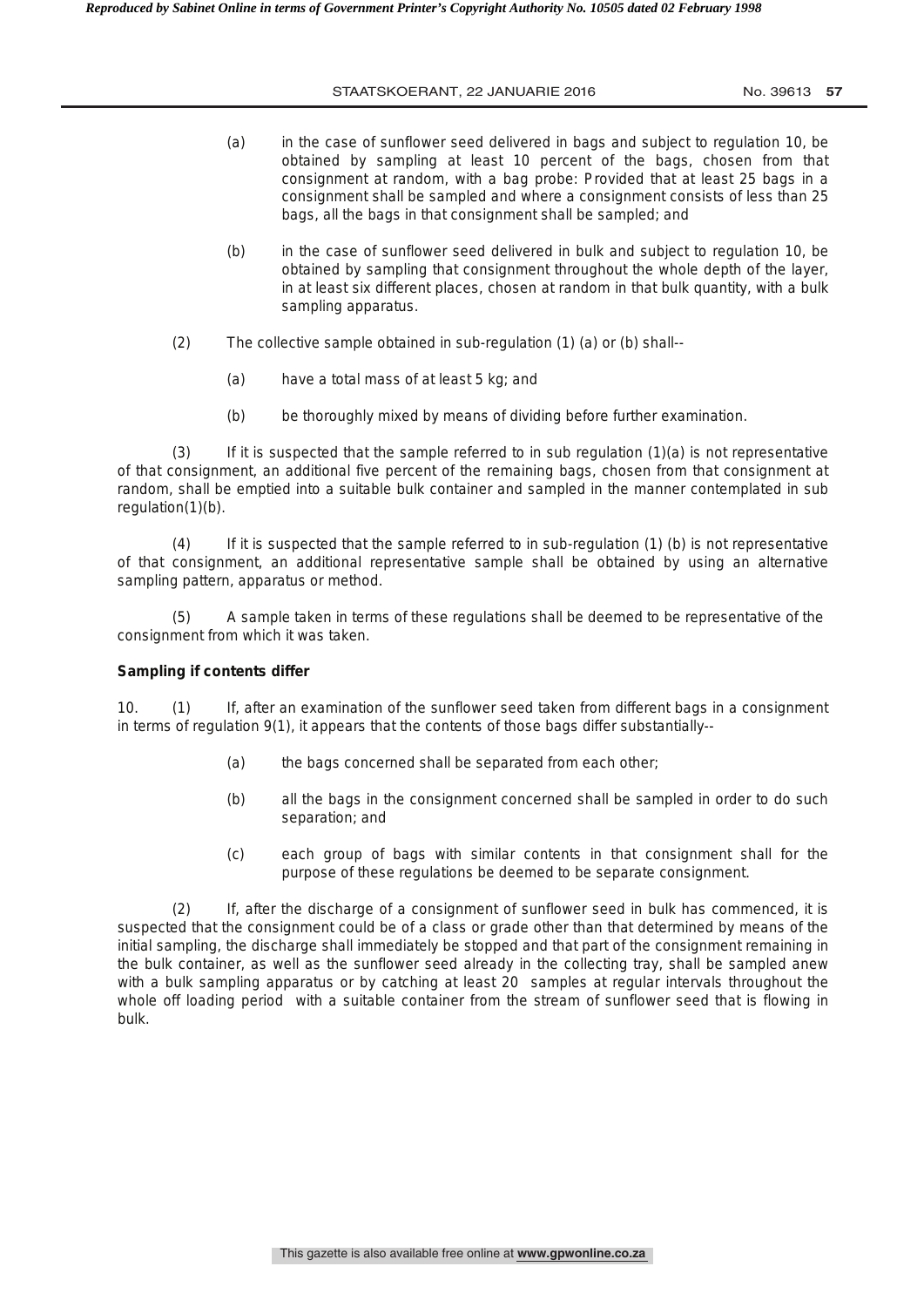## *Working sample*

11. (1) A working sample of sunflower seed shall be obtained by dividing the representative sample of the consignment according to the latest revision of the ICC (International Association for Science and Technology) 101/1 method.

## **PART IV**

## **INSPECTION METHODS**

# *Determination of undesired odour, harmful substances, poisonous seeds, stones, glass, metal, coal, dung, insect and animal filth*

12. A consignment or sample of a consignment shall be assessed sensorially or chemically analysed in order to determine whether it--

- (a) has a musty, sour, khaki bush or other undesired odour;
- (b) contains a substance that renders it unsuitable for human or animal consumption or processing into or utilization thereof as food or feed;
- (c) contains poisonous seeds;
- (d) contains stones, glass, metal, coal or dung;
- (e) contains any insects; and
- (f) contains animal filth.

## *Determination of moisture content*

13. The moisture content of a consignment of sunflower seed may be determined according to any suitable method: Provided that the result thus obtained is in accordance with the maximum permissible deviation for a class 1 moisture meter as detailed in ISO 7700/2, based upon result of the 3 hour, 103°C oven dried method [the latest revision of the AACCI ("American Association of Cereal Chemists International") Method 44-15].

## *Determination of percentage screenings*

14. The percentage screenings in a consignment of sunflower seed is determined as follows:

- (a) Obtain a working sample of at least 50g from a representative sample of the consignment.
- (b) Place the sample on a standard sieve; screen the sample by moving the sieve 50 strokes to and fro, alternately away from and towards the operator of the sieve, in the same direction as the long axes of the slots of the sieve. Move the sieve, which rests on a table or other suitable smooth surface, 250 mm to 460 mm away from and towards the operator with each stroke. The prescribed 50 strokes must be completed within 50 to 60 seconds: Provided that the screening process may also be performed in some or other container or an automatic sieving apparatus.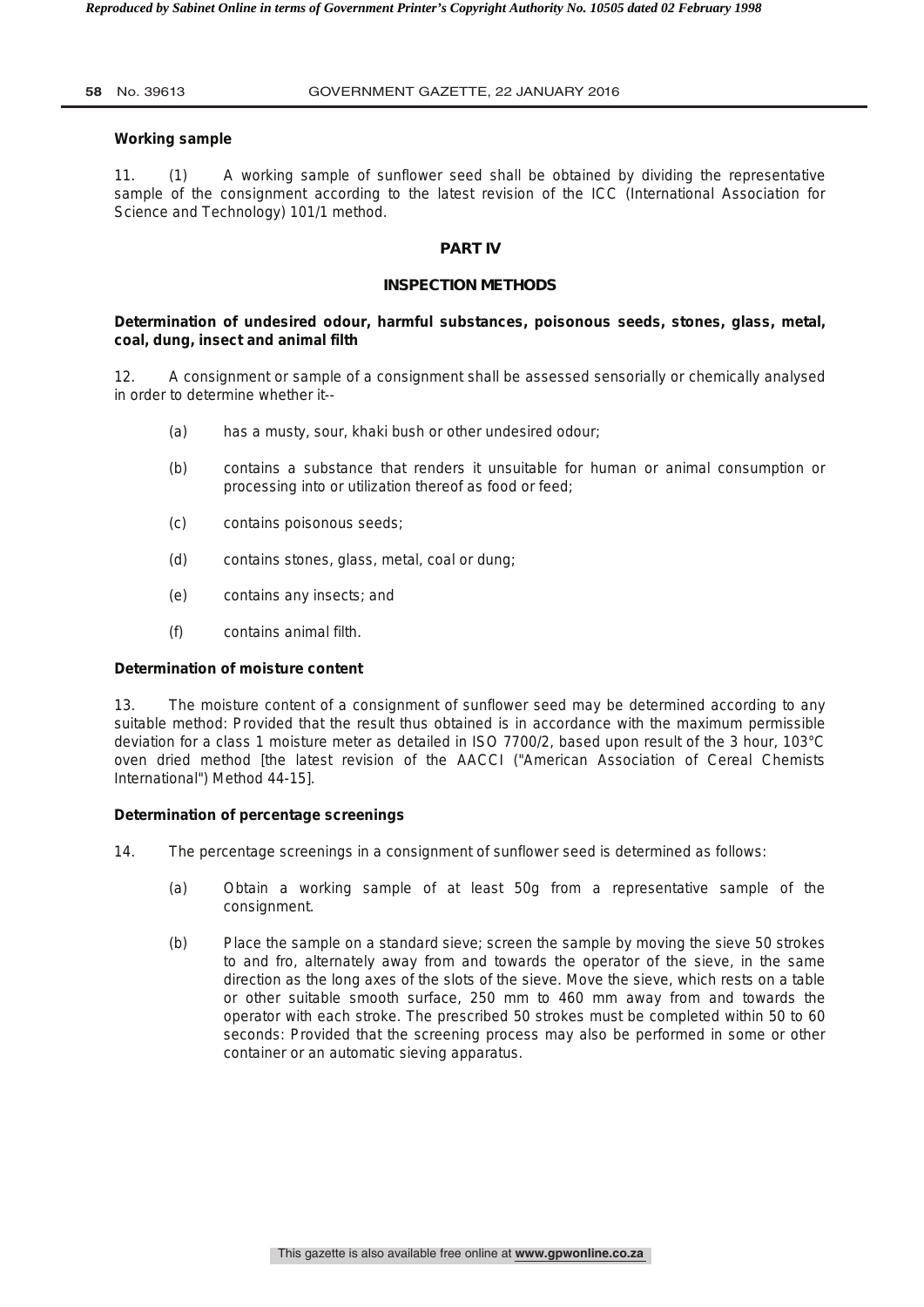- (c) Determine the mass of the material that has passed through the sieve and express it that as a percentage of the mass of the working sample.
- (d) Such percentage represents the percentage screenings in the consignment.

# *Determination of percentage foreign matter*

15. The percentage foreign matter in a consignment of sunflower seed shall be determined as follows:

- (a) Obtain a working sample of at least 20g of a screened sample.
- (b) Remove all foreign matter by hand and determine the mass thereof.
- (c) Express the mass thus determined as a percentage of the mass of the working sample.
- (d) Such a percentage represents the percentage foreign matter in the consignment.

# *Determination of percentage sclerotia*

- 16. The percentage sclerotia in a consignment of sunflower seed is determined as follows:
	- (a) Remove all sclerotia in the working sample in 15(a) obtained by hand and determine the mass thereof.
	- (b) Express the mass thus determined as a percentage of the working sample in regulation 15(a) obtained.
	- (c) Such a percentage represents the percentage sclerotia in the consignment.

# *Determination of percentage sunflower seed of another class*

17. The percentage sunflower seed of another class in a consignment of sunflower seed shall be determined as follows:

- (a) Obtain a working sample of at least 20g from a screened sample free of foreign matter and sclerotia.
- (b) Remove all sunflower seeds of another class from the working sample by hand and determine the mass thereof.
- (c) Express the mass thus determined as a percentage of the working sample.
- (d) Such a percentage represents the percentage sunflower seed of another class in the consignment.

# *Determination of the percentage damaged sunflower seed*

18. The percentage damaged sunflower seed in a consignment of sunflower seed, shall be determined as follows:

(a) Obtain a working sample of at least 20 g from a screened sample free of foreign matter and sclerotia.